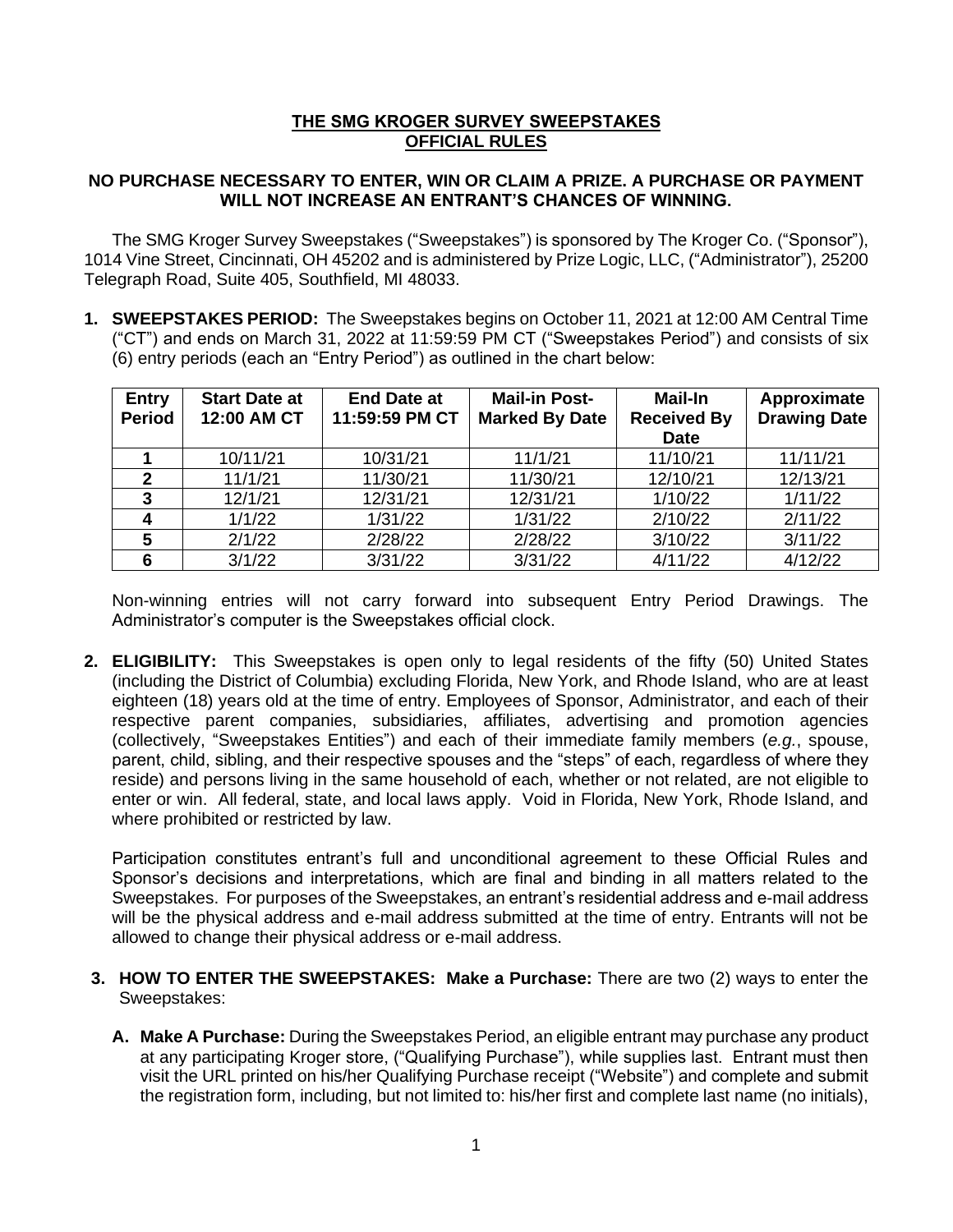phone number, city, state, and agreement to these Official Rules. The entrant must then follow the on-screen prompts to complete a survey ("Survey") and enter the code ("Code") found on his/her Qualifying Purchase receipt. Entrants must register, complete the Survey and submit his/her Code by 11:59:59 PM CT on March 31, 2022 to be valid. It is strongly recommended that the entrant maintain possession of the original or photocopy. The entrant should not give a receipt to any store employee. Upon completion of registration, the Survey, and Code submission, an entrant will receive one (1) entry into the applicable Entry Period. There is a limit of one (1) entry per day during the Sweepstakes Period. An entrant may not submit the same Code more than one (1) time.

**B. Mail-In Without Making a Purchase:** To earn a Sweepstakes entry without making a purchase, an entrant may hand-write his/her complete name (no initials), valid e-mail address, street address (P.O. Boxes not accepted), city, state, ZIP code, telephone number, and date of birth (MM/DD/YYYY), on a 3½"x5" card ("Mail-In Entry") and mail it (in an outer mailing envelope) with sufficient postage to The SMG Kroger Survey Sweepstakes, PO Box 251328, West Bloomfield, MI 48325. A Mail-In Entry is worth one (1) entry. An entrant may mail-in one (1) per day during the Sweepstakes Period. Following this method of entry, an entrant will receive one (1) entry into the Sweepstakes.

All Mail-In Entries must be postmarked by and received by the dates indicated in the chart above in Section 1. Mail-In Entries must be legibly hand-written. Mechanical reproductions, postagedue, and Mail-In Entries sent in excess of the entry limits set forth below will not be accepted. Mail-In Entries received without a verifiable and legible return address will be deemed incomplete and not valid entries.

**Limit:** Regardless of method of entry, an entrant will receive no more than one (1) entry per day during the Sweepstakes Period. If more than the stated number of entries are received from the same person, telephone number and/or e-mail address, the entries may, at the Sponsor's sole discretion, be disqualified. Entrants are prohibited from using more than one (1) e-mail address or multiple identities. If it is found or suspected that an entrant is using more than one e-mail address or multiple identities to participate in the Sweepstakes, then that entrant, in Sponsor's sole discretion, may be disqualified and not be eligible to win a prize. Subsequent attempts made by the same individual to submit multiple entries by using multiple or false contact information, accounts or otherwise may result in the entrant being disqualified. Entries generated by a script, computer programs, macro, programmed, robotic or other automated means are void and may be disqualified. Entries that are in excess of the stated limits, incomplete, illegible, corrupted, damaged, destroyed, forged, false, lost, late or misdirected, deceptive or otherwise not in compliance with the Official Rules may be disqualified from the Sweepstakes at Sponsor's sole and absolute discretion. Entries submitted by entrants who do not meet the eligibility requirements (including all requirements with respect to age and residence) are void.

**4. RANDOM DRAWING:** On or around each drawing date indicated in the chart above in Section 1, the Administrator will randomly select one hundred (100) potential first prize winners and one (1) potential grand prize winner from all eligible entries received for each respective Entry Period. There will be a total of six (6) potential grand prize winners and six hundred (600) potential first prize winners. Each winner is considered a potential winner pending verification of his/her eligibility and compliance with these Official Rules.

## **5. PRIZES, APPROXIMATE RETAIL VALUE ("ARV"), AND ODDS OF WINNING:**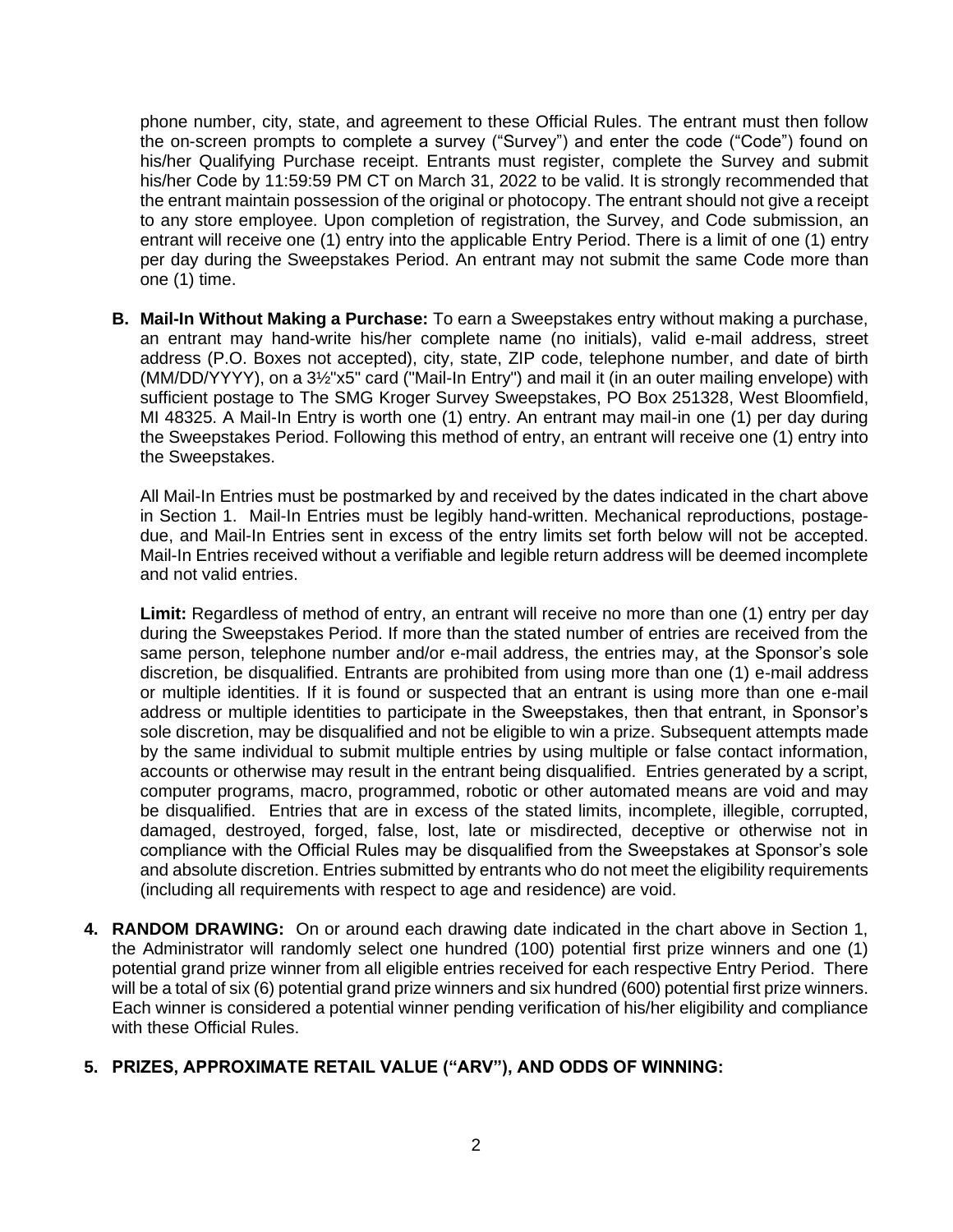- **A. Grand Prize (6 total; 1 per Entry Period):** Each grand prize is \$5,000 in Kroger gift cards (each a "Grand Prize"). No more than six (6) Grand Prizes (one [1] per Entry Period) will be available in the Sweepstakes. The ARV of each Grand Prize is \$5,000.
- **B. First Prizes (600 total, 100 per Entry Period):** Each first prize is a \$100 Kroger gift card (each a "First Prize"). No more than six hundred (600) First Prizes (one hundred [100] per Entry Period) will be available, in the Sweepstakes. The ARV of each First Prize is \$100.
- **C. Total ARV:** The total ARV of all prizes is \$90,000.
- **D. Odds of Winning:** The odds of winning a prize depend on the number of eligible Sweepstakes entries received during each Entry Period.
- **E. General Conditions:** There is a limit of one (1) prize per person. In no event will more than six (6) Grand Prizes (one [1] per Entry Period) and six hundred (600) First Prizes (one hundred [100] per Entry Period) First Prizes, be awarded. If, for any reason, more prize notifications are sent (or more claims are received) than the number of prizes offered, as set forth in these Official Rules, Sponsor reserves the right to award the intended number of prizes through a random drawing from among all eligible prize claims received.

The use of a gift card is subject to the terms and conditions set forth thereon which shall govern the use of the gift card. Use of a gift card constitutes the user's acceptance of the terms and conditions so the winners should read the terms and conditions on the gift card carefully. Winners must protect the gift card and treat the gift card as he/she would any other valuable document. The gift cards will not be redeemed or exchanged for cash, except where required by law. The gift cards will not be replaced or replenished if it lost, stolen, damaged, destroyed or used without the winner's permission and will be voided if altered or defaced.All costs and expenses not specifically included herein are solely the winner's responsibility.

**6. HOW TO CLAIM A PRIZE:** The potential winners are subject to verification of eligibility and compliance with these Official Rules. After the random drawing, Administrator will notify the potential winner via e-mail/phone at the e-mail address/phone number provided at the time of registration. Each potential Grand Prize winner will be required to sign and return an Affidavit of Eligibility and Liability/Publicity Release (except where prohibited) and any other requested documents within five (5) calendar days from the date of attempted notification or the Grand Prize may be forfeited in its entirety and awarded to an alternate winner, at the Sponsor's sole and absolute discretion. Failure to provide all required information and a signature on the documents within the stated time period may result in forfeiture of a winner's right to claim his/her prize, and may result in the prize being awarded to an alternate winner, if time permits. If a potential winner is disqualified, found to be ineligible or not in compliance with these Official Rules, declines to accept a prize, the respective prize may be forfeited. If a prize is forfeited, the prize may be awarded to an alternate Winner, selected in a random drawing from among all remaining eligible entries, as determined by Sponsor in its sole discretion. If, after a good-faith attempt, Sponsor is unable to award or deliver a prize, the prize may not be reawarded. Upon verification of eligibility, prizes will be mailed to the winners at the physical addresses (P.O. Boxes are not permitted) provided at the time of entry. Any portion of a prize not accepted by winner will be forfeited. Each winner shall be solely responsible for payment of any and all applicable federal, state, and local taxes for his/her prize won. Sponsor will issue an IRS Form 1099-MISC for each Grand Prize winner. All other costs and expenses not expressly set forth herein shall be solely each winner's responsibility. The prizes will only be awarded to verified winners.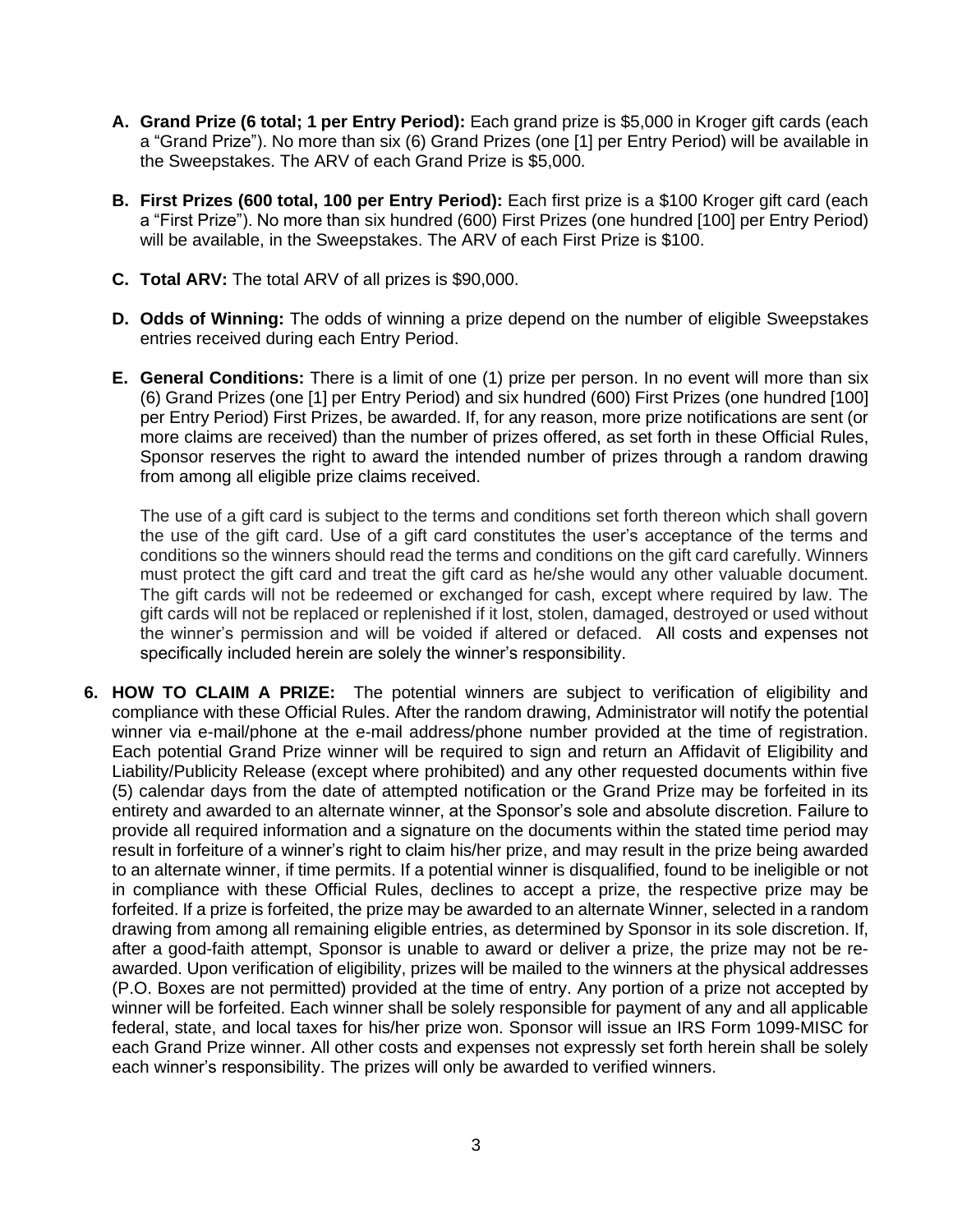Sponsor will attempt to notify each potential winner as set forth above, but Sponsor is not responsible for any undelivered e-mails, including without limitation e-mails that are not received because of a winner's privacy or spam filter settings which may divert any Sweepstakes e-mail, including any winner notification e-mail, to a spam or junk folder. Prizes that are unclaimed, unredeemed, or returned as undeliverable will not be awarded. Prizes are non-transferable and no prize substitution, exchange or cash equivalent will be allowed, except by Sponsor, who reserves the right to substitute a prize of equal or greater value in case of unavailability of the prize or force majeure, at Sponsor's sole and absolute discretion. Sweepstakes Entities shall not be held responsible for any delays in awarding a prize for any reason.

**7. LIMITATION OF LIABILITY:** By participating in this Sweepstakes, entrants agree that the Sweepstakes Entities and each of their respective affiliates, subsidiaries, representatives, consultants, contractors, legal counsel, advertising, public relations, promotional, fulfillment and marketing agencies, website providers and each their respective officers, directors, stockholders, employees, representatives, designees and agents ("Released Parties") are not responsible for: (i) lost, late, incomplete, stolen, misdirected, postage due or undeliverable e-mail/text notifications or postal mail; (ii) any computer, telephone, satellite, cable, network, electronic or Internet hardware or software malfunctions, failures, connections, or availability; (iii) garbled, corrupt or jumbled transmissions, service provider/network accessibility, availability or traffic congestion; (iv) any technical, mechanical, printing or typographical or other error; (v) the incorrect or inaccurate capture of registration information or the failure to capture, or loss of, any such information; (vi) any error, omission, interruption, deletion, defect, delay in operation or transmission, communications line failure, technical error, theft or destruction or unauthorized access to the Sweepstakes; (vii) any injury or damage, whether personal or property, to entrants or to any person's computer related to or resulting from participating in the Sweepstakes and/or accepting a prize; and (viii) entries that are late, forged, lost, misplaced, misdirected, tampered with, incomplete, deleted, damaged, garbled or otherwise not in compliance with the Official Rules. Further, the Sweepstakes Entities are not responsible for any unanswered or undeliverable winner notifications.

By entering the Sweepstakes, each entrant agrees: (i) to be bound by these Official Rules, including entry requirements; (ii) to waive any rights to claim ambiguity with respect to these Official Rules; (iii) to waive all of his/her rights to bring any claim, action or proceeding against any of the Released Parties in connection with the Sweepstakes; and (iii) to forever and irrevocably agree to release and hold harmless each of the Released Parties from any and all claims, lawsuits, judgments, causes of action, proceedings, demands, fines, penalties, liability, costs and expenses (including, without limitation, reasonable attorneys' fees) that may arise in connection with: (a) the Sweepstakes, including, but not limited to, any Sweepstakes-related activity or element thereof, and the entrant's entries, participation or inability to participate in the Sweepstakes; (b) the violation of any third-party privacy, personal, publicity or proprietary rights; (c) acceptance, attendance at, receipt, travel related to, participation in, delivery of, possession, defects in, use, non-use, misuse, inability to use, loss, damage, destruction, negligence or willful misconduct in connection with the use of a prize (or any component thereof); (d) any change in the prizing (or any components thereof); (e) human error; (f) any wrongful, negligent, or unauthorized act or omission on the part of any of the Released Parties; (g) lost, late, stolen, misdirected, damaged or destroyed prizing (or any element thereof); or (h) the negligence or willful misconduct by entrant.

If, for any reason, the Sweepstakes is not capable of running as planned, Sponsor reserves the right, at its sole and absolute discretion, to cancel, terminate, modify or suspend the Sweepstakes and/or proceed with the Sweepstakes, including the selection of a winner in a manner it deems fair and reasonable, including the selection of a winner from among eligible entries received prior to such cancellation, termination, modification or suspension. In no event will more prizes be awarded than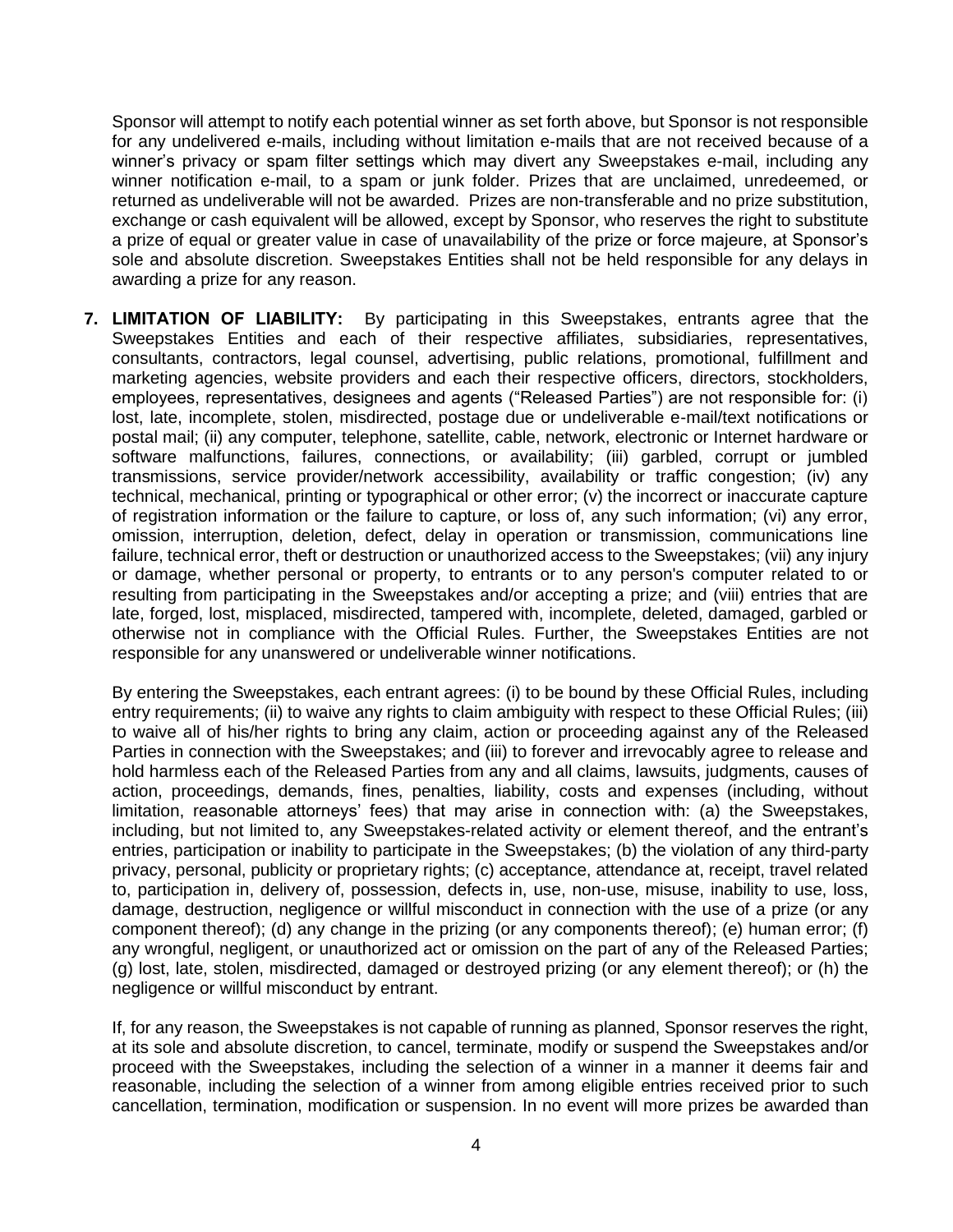are stated in these Official Rules. In the event that, due to technical, typographical, mechanical, administrative, printing, production, computer or other errors, there are more winners than are stated in these Official Rules, a random drawing among the claimants will be held to determine the winner.

WITHOUT LIMITING THE FOREGOING, EVERYTHING REGARDING THIS SWEEPSTAKES, INCLUDING THE PRIZES, IS PROVIDED "AS IS" WITHOUT WARRANTY OF ANY KIND, EITHER EXPRESS OR IMPLIED, INCLUDING BUT NOT LIMITED TO, THE IMPLIED WARRANTIES OF MERCHANTABILITY, FITNESS FOR A PARTICULAR PURPOSE OR NON-INFRINGEMENT.

- **8. DISPUTES: THIS SWEEPSTAKES IS GOVERNED BY, AND WILL BE CONSTRUED IN ACCORDANCE WITH, THE LAWS OF THE STATE OF MICHIGAN, AND THE FORUM AND VENUE FOR ANY DISPUTE SHALL BE IN THE OAKLAND COUNTY, MICHIGAN. IF THE CONTROVERSY OR CLAIM IS NOT OTHERWISE RESOLVED THROUGH DIRECT DISCUSSIONS OR MEDIATION, IT SHALL THEN BE RESOLVED BY FINAL AND BINDING ARBITRATION ADMINISTERED BY JAMS IN ACCORDANCE WITH ITS ARBITRATION RULES AND PROCEDURES OR SUBSEQUENT VERSIONS THEREOF ("JAMS RULES"). THE JAMS RULES FOR SELECTION OF AN ARBITRATOR SHALL BE FOLLOWED, EXCEPT THAT THE ARBITRATOR SHALL BE EXPERIENCED AND LICENSED TO PRACTICE LAW IN MICHIGAN. ALL PROCEEDINGS BROUGHT PURSUANT TO THIS PARAGRAPH WILL BE CONDUCTED IN OAKLAND COUNTY, MICHIGAN. THE REMEDY FOR ANY CLAIM SHALL BE LIMITED TO ACTUAL DAMAGES, AND IN NO EVENT SHALL ANY PARTY BE ENTITLED TO RECOVER PUNITIVE, EXEMPLARY, CONSEQUENTIAL OR INCIDENTAL DAMAGES OR HAVE DAMAGES MULTIPLIED OR OTHERWISE INCREASED, INCLUDING ATTORNEYS' FEES OR OTHER SUCH RELATED COSTS OF BRINGING A CLAIM, OR TO RESCIND THIS AGREEMENT OR SEEK INJUNCTIVE OR ANY OTHER EQUITABLE RELIEF. ENTRANTS AGREE THAT THE RIGHTS AND OBLIGATIONS OF ANY ENTRANT AND/OR SWEEPSTAKES ENTITIES AND/OR ANY OTHER PARTY SHALL BE RESOLVED INDIVIDUALLY, WITHOUT RESORT TO ANY FORM OF CLASS ACTION. ANY DEMAND FOR ARBITRATION MUST BE FILED WITHIN ONE (1) YEAR FROM THE END OF THE SWEEPSTAKES PERIOD, OR THE CAUSE OF ACTION SHALL BE FOREVER BARRED.**
- **9. PRIVACY:** Sponsor's privacy policy is available at [https://www.kroger.com/i/privacy-policy.](https://www.kroger.com/i/privacy-policy)
- **10. PUBLICITY RIGHTS:** By participating in this Sweepstakes, each entrant agrees to allow the Sponsor and Sponsor's designee the perpetual right to use his/her name, address (city and state), biographical information, likeness, picture and other information and content provided in connection with the Sweepstakes for promotion, trade, commercial, advertising and publicity purposes in all media worldwide including, but not limited to, on television and the Internet, without notice, review or approval and without additional compensation, except where prohibited by law.
- **11. GENERAL:** Any attempted form of participation in this Sweepstakes other than as described herein is void. Sponsor and Administrator reserve the right to disqualify any entrant found or suspected, in their sole and absolute discretion, to be tampering with the operation of the Sweepstakes; to be acting in violation of these Official Rules; or to be acting in an unsportsmanlike manner or with the intent to disrupt the normal operation of this Sweepstakes. Any attempted form of participation in this Sweepstakes other than as in these Official Rules is void. If it is discovered that a person has registered or attempted to register more than once using multiple phone numbers, e-mail addresses, residential addresses, multiple identities, IP addresses, use of proxy servers, or like methods, all of that person's entries will be declared null and void and that person will not be awarded any prize that he/she might have been entitled to receive. Any use of robotic, automatic, macro, programmed, third party or like methods to participate in the Sweepstakes will void any attempted participation effected